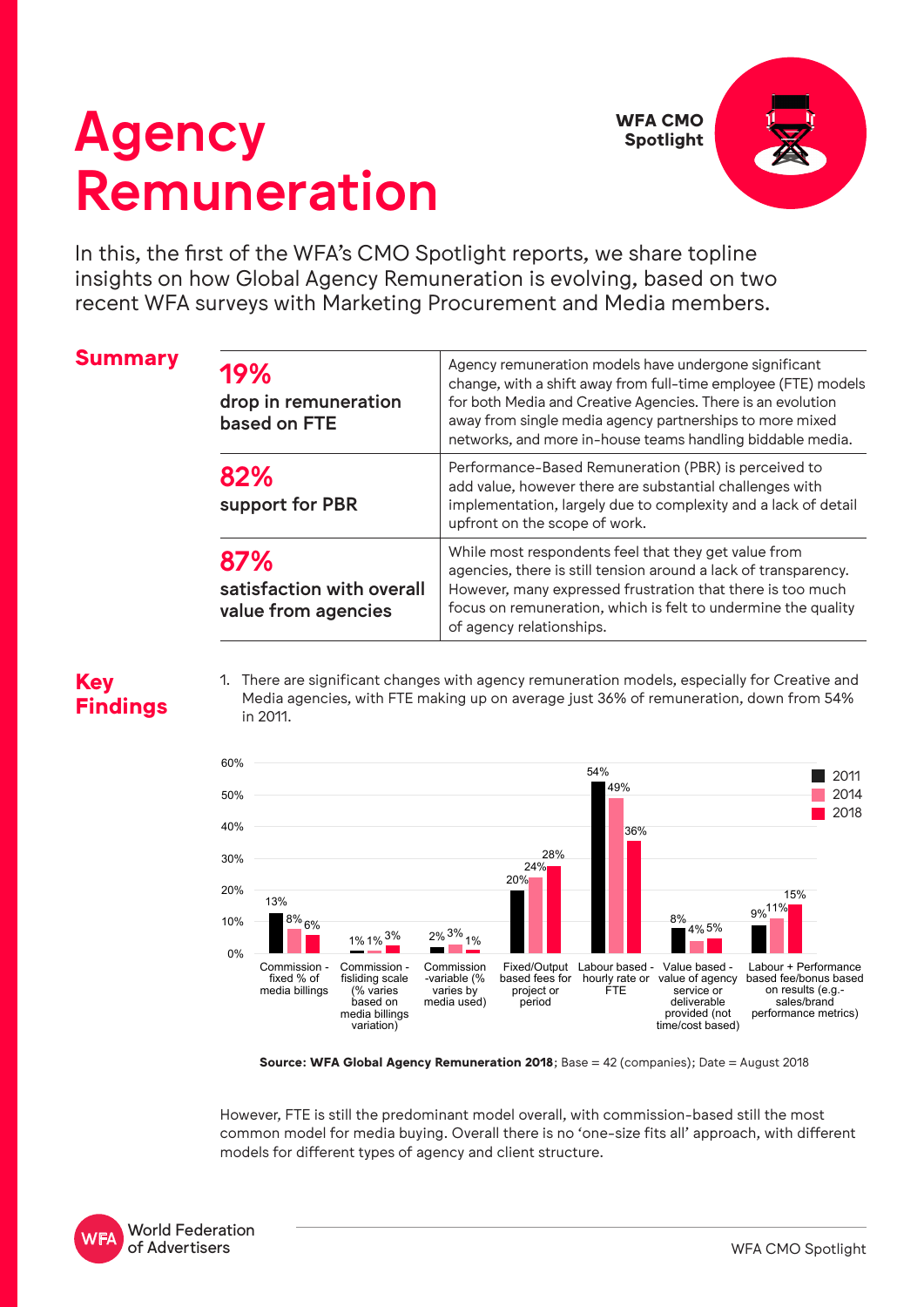

### **Q. What type of compensation methodology do you mainly use?**

\*% changes based on media billings variation. \*\*% varies by media used

- a. Media Agencies saw the biggest changes, with FTE models down from 44% in 2014 to 14% in 2018, and a dramatic increase in PBR, now at 44% of remuneration. Creative agencies have also experienced a significant move away from FTE, down from 65% in 2014 to 49% in 2018, towards output-based fees. 44% of Procurement respondents say there is more value to be delivered on Creative so expect further changes in 2019.
- b. Media cost benchmarks tend to be based on translating the total cost of service into a percentage of total media spend – with ranges from c. 3% for offline media to 18% for programmatic. However, the concept of 'value' is shifting from cost to other areas, with 86% of respondents agreeing that they are 'looking for new ways to extract value from agencies' around planning, insight and strategy.

| 2018 by region                             | <b>Europe</b> | <b>LATAM</b> | US/<br>Canada | <b>APAC</b> | China | <b>GLOBAL</b><br>aggregate |
|--------------------------------------------|---------------|--------------|---------------|-------------|-------|----------------------------|
| Media strategy & planning                  | 4.6%          | 3.2%         | 4.8%          | 3.0%        | 3.3%  | 3.9%                       |
| Offline media (exc 00H)                    | 3.9%          | 4.6%         | 3.7%          | 3.0%        | 3.2%  | 3.7%                       |
| Out Of Home                                | 3.4%          | 2.2%         | 2.3%          | 2.4%        | 2.3%  | 2.6%                       |
| Traditional digital (e.g. insertion order) | 7.0%          | 5.8%         | 6.1%          | 7.6%        | 6.5%  | 6.6%                       |
| <b>PPC</b>                                 | 7.4%          | 5.5%         | 6.7%          | 5.5%        | 5.8%  | 6.3%                       |
| Programmatic (Technology)                  | 9.1%          | 7.1%         | 7.7%          | 8.7%        | 7.2%  | 8.1%                       |
| Programmatic (Management/Servicing)        | 9.1%          | 7.7%         | 8.1%          | 7.8%        | 8.1%  | 8.4%                       |
| <b>Total Programmatic</b>                  | 18.1%         | 14.9%        | 15.8%         | 16.5%       | 15.2% | 16.4%                      |

#### **Media Agency Remuneration Report**

Irrespective of the actual remuneration model you use, if you were to combine ALL media planning and buying remuneration costs (fees/ bonuses etc.), for the past 12 months, what would this EQUATE to as a percentage of your NET annual media expenditure for the following media?

c. There is a move away from single network media agencies, currently used by 42% of respondents, towards mixed networks, and this is set to accelerate. There is also an increase in in-housing, with 68% saying they will bring more biddable media in-house over the next 3-5 years. However, 40% of respondents believe in-housing is a 'false economy', and members who have engaged on this path report challenges such as identifying and retaining talent. When asked about intentions towards Management Consultancies as media/digital partners, there is considerable scepticism with 52% saying they would not be comfortable adding them to a media pitch list, although 26% say they would.